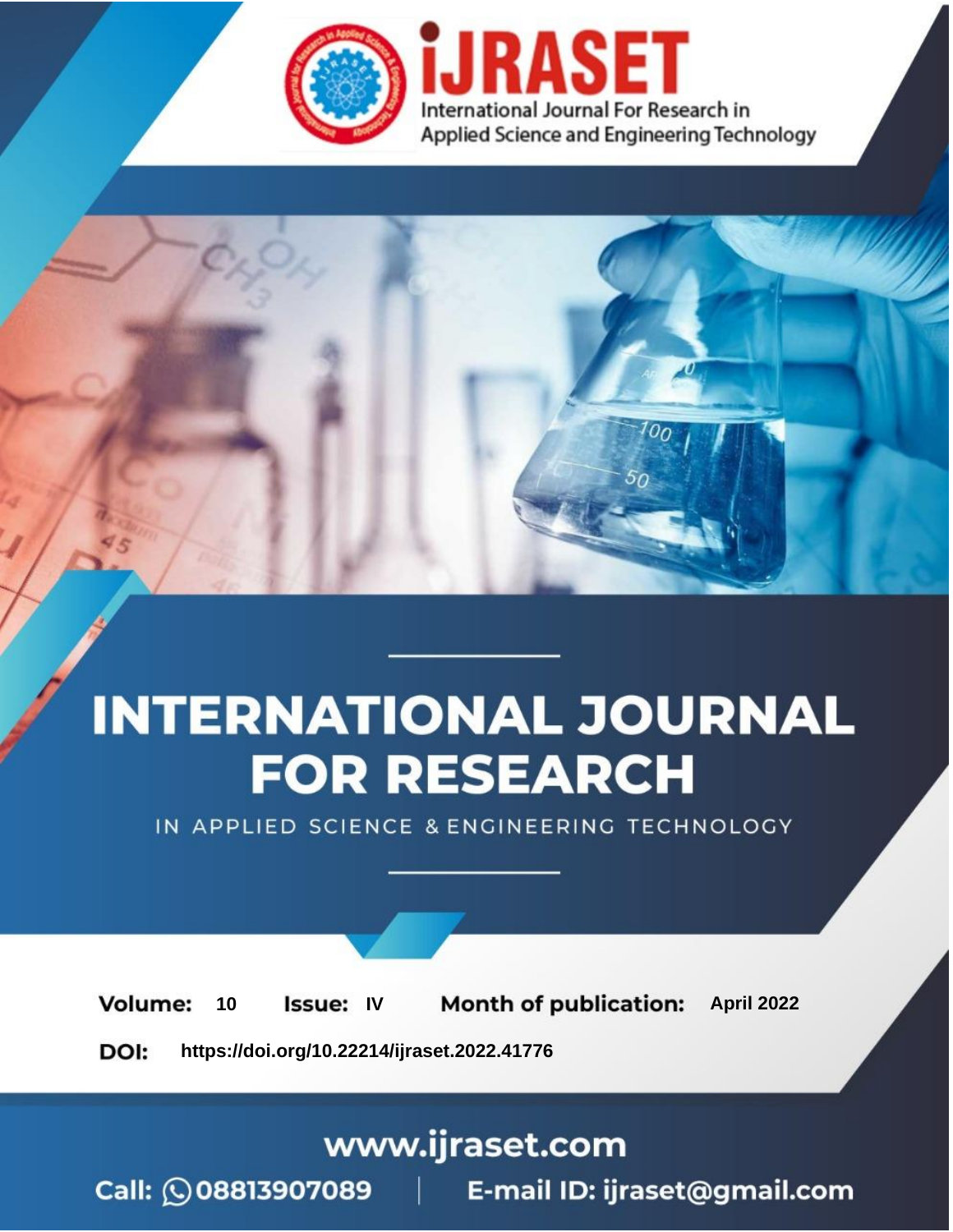

### **To Study and Analyze Effects of Bracing in Design of Building**

Samruddhi Sawarkar<sup>1</sup>, Prof. Dr. Swapneel Satone<sup>2</sup> *<sup>1</sup>M.Tech Fourth Semester Student, <sup>2</sup>Professor, KDK College Of Engineering, Nagpur, India, 440008*

*Abstract: High rise structure thanks to its exposure to varied gravity loads, lateral loads and therefore the exponential height of structure has become a costlier solution. The increasing cost of concrete structure and therefore the time interval of construction in concrete high rise structure has given chance to explore and research new technologies and new materials to form the structure more stable and economical. One among the solutions is to supply bracings to the member. There are many conveniences of the bracing systems in order that they're widely used. These are: Braced frames are accessible to all or any sorts of structures like bridges, aircrafts, and cranes. There's no need of highly skilled laborers if the bolted connections are utilized and plus there's no deformation problem at the connection. The paper also includes the various sorts of braces which may be used appropriately and therefore the comparison between buildings with members without braces and buildings with braces***.**

#### **I. INTRODUCTION**

Bracing is one among the foremost versatile lateral load resisting systems in multi-storied buildings. Bracing may be a highly efficient and economical method of resisting horizontal force in a frame structure. Braced frame may be a structural system, which is meant primarily to resist wind loads and earthquake forces. Braced frames are often an efficient system for seismic retrofit thanks to their high stiffness. Braced frames are nearly always composed of steel members. The beams and columns that form the frame carry vertical loads, and therefore the bracing system carries the lateral loads. Braced frames reduce lateral displacement, also because the bending moment in columns. Steel bracing is economical, easy to erect, occupies less space and has flexibility to style for meeting the specified strength and stiffness. It allows obtaining an excellent increase of lateral stiffness with a minimal added weight, and so it's very effectiveforexistingstructureforwhichthepoorlateralstiffnessisthemainproblem. A braced frame may be a really strong structural system commonly utilized in structures subject to lateral loads like wind and seismic pressure. The members during a braced frame are generally made from steel , which may work effectively both in tension and compression.

Multistory ferroconcrete buildings are susceptible to excessive deformation, which necessitate the introduction of special measures to decrease this deformation. RC bracing is one among the lateral loads opposing frameworks in multistory structures. RC bracing system enhances the resistance of the structure against horizontal forces by expanding its stiffness and stability. Bracings hold the structure stable by exchanging the horizontal loads, for instance , quake or wind burdens right down to the bottom and oppose sidelong loads, therein way keep the influence of the structure.

#### **II. BRACING MODEL**

Types of bracing system

- *1)* XBracing
- *2)* VBracing
- *3)* InvertedV
- *4)* Diagonal

X Bracing uses two diagonal members crossing one another . These only need to be resistant to tension, one brace at a time acting to resist sideways forces, depending on the direction of loading.as a result, steel cables can also be used for cross-bracing. XBracing on the outside face of a building can interfere with the positioning and functioning of window openings. It also results in greater bending floor beams. Two diagonal members forming a V-shape extend downwards from the top two corners of a horizontal member and meet at a center point on the lower horizontal member. The systems can significantly reduce the buckling capacity of the compression brace so that it is less than the tension yield capacity of the tension brace. This can mean that when the braces reach their resistance capacity, the load must instead be resisted in the bending of the horizontal member.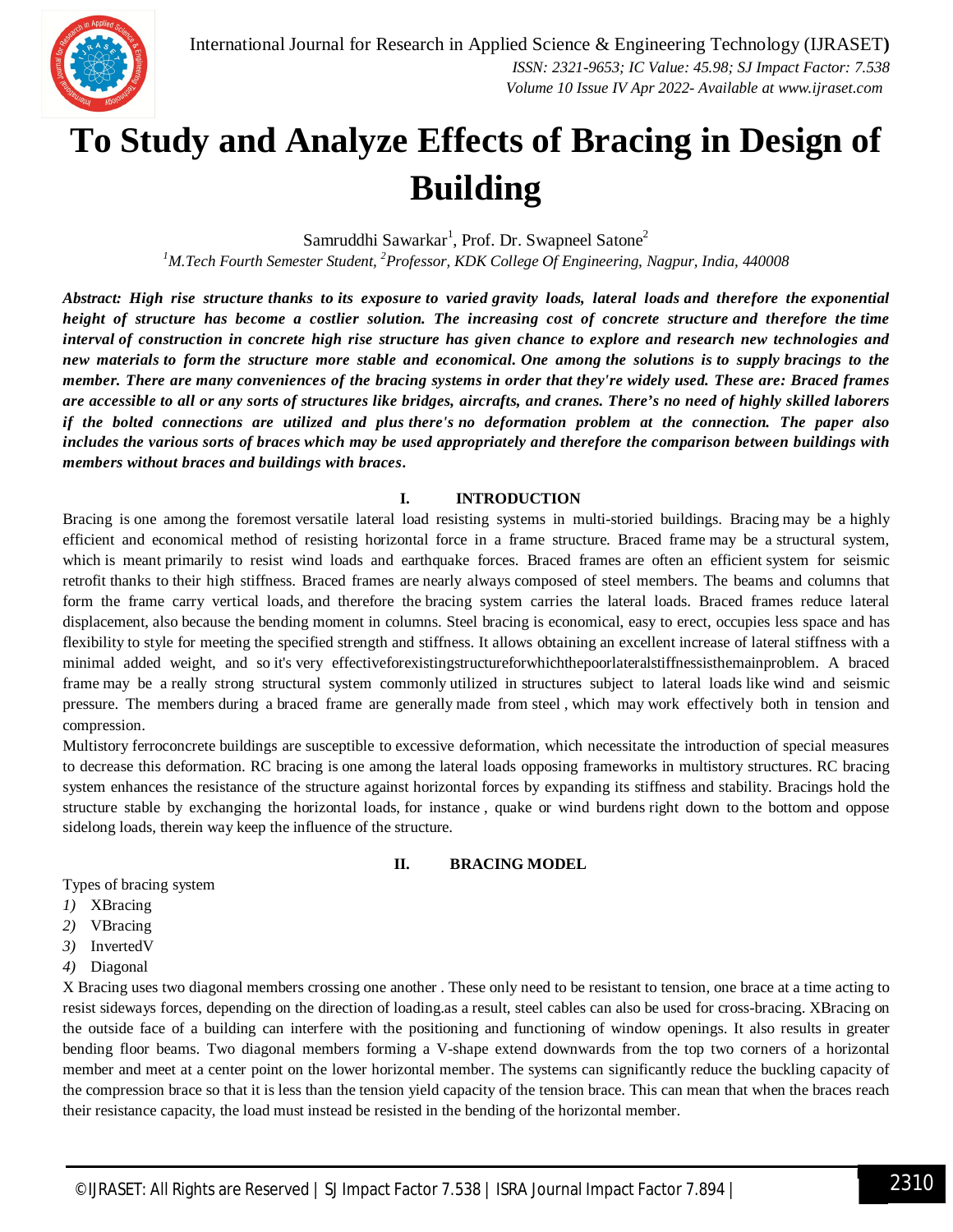

International Journal for Research in Applied Science & Engineering Technology (IJRASET**)**  *ISSN: 2321-9653; IC Value: 45.98; SJ Impact Factor: 7.538 Volume 10 Issue IV Apr 2022- Available at www.ijraset.com*

Inverted V-bracing ( also known as chevron bracing) involves the two members meeting at a center point on the upper horizontal member Both systems can significantly reduce the buckling capacity of the compression brace so that it is less than the tension yield capacity of the tension brace. This can mean that when the brace reach their resistance capacity, the load must instead be resisted in the bending of the horizontal member. Bracing, which provides stability and resists lateral loads ,may be from diagonal steel members or, from a concrete 'core'. In braced construction, beams and columns are designed under vertical load only,assuming the bracing system carries all lateral loads.

#### **III. REVIEWS**

#### *1) Structural behavior of steel building with concentric and eccentric bracing: a comparative study*

Zasiah Tafheem, ShovonaKhusruhave enlisted the advantages of steel bracings which helps to strengthen or retrofit the existing structures. On comparison it has been found out by the authors that that the concentric (X) bracing reduces more lateral displacement and thus significantly contributes to greater structural stiffness to the structure. Whereas the conclusion includes The concept of using steel bracing is one of the advantageous concepts which can be used to strengthen or retrofit the existing structures. The lateral storey displacements of the building are greatly reduced by the use of concentric (X) bracing in comparison to eccentric (V) bracing system.By considering lateral stiffness, the concentric (X) bracing has been found the most suitable one for the steel building studied under the present study.The inter-storey drift is greatly reduced in presence of bracing system. As a result, it can be said that bracing system has more influence on the restriction to relative floor to floor lateral displacement.

#### *2) Effects of various bracing in building with rectangular and circular columns*

This paper includes the comparison of seismic analysis of building with rectangular and circular columns by using differing types of bracing system and also the comparison between rectangular and circular column is administered . For this analysis of labor an eight-storey(G+8) building is taken into account which is situated in seismic zone III. The building models are analyzed by equivalent static analysis as per recommendation given by IS 1893:2002 using Staad Pro V8i software. It concludes that Bracing system reduces not only bending moment but also shear force within the columns and also transfer the lateral loads through axial load mechanism to the inspiration . Range of twenty-two change of shear force for bottom 5.5 to 8.8% and for top 8.9 to 10% whereas for bending moment 3.3 to 10% for bottom and 11.3 to 12.4% for top. Bracing system increases the axial loading within the column. . within the final conclusion it can conclude that Xtype bracing system is best than other specified bracing system. Especially just in case of rectangular columns model compare with circular columns model.

#### *3) Seismic response of rc building with soft stories*

The authors Hiten L. Kheni, Anuj K. Chandiwala discusses about the displacement estimates of the codal lateral load patterns are observed to be smaller for the lower stories and bigger for the upper stories and are independent of the entire number stories of the models.It is seen that the estimations of the primary mode lateral load pattern results in more accurate displacement, the deviations on the results of this lateral load pattern decreases thanks to the existence of the soft stories because the number of stories and number of spans increase. After the analysis is completed it had been acknowledged that the displacement estimates of the codal lateral load patterns are observed to be smaller for the lower stories and bigger for the upper stories and are independent of the entire number stories of the models. The uniform lateral load pattern results in overestimations of displacements for all of the models and deformation levels. The estimations of the primary mode lateral load pattern results in more accurate displacement, the deviations on the results of this lateral load pattern decreases thanks to the existence of the soft stories because the number of stories and number of spans increase.

#### *4) Optimal bracing type and position to attenuate lateral drift in high-rise buildings*

The results of this study shows that adding bracing members to the instant frame structure increases stability and reduces drift. it's found that cross bracing have the very best resistance to the lateral drift compared to the others. Also this study shows that adding the braces to the core of building reduces the drift far more than adding them to the building facades.The ultimate loads, mid-span deflections and ductility ratios of the models increase with increasing the worth of compressive strength of concrete and HPFRCC. the quantity of injury is severe in RC models compared to RH models. The yield and supreme loads increase with increasing the strain reinforcement ratio in RH beams, but the last word deflection, ultimate curvature and ductility ratio decrease.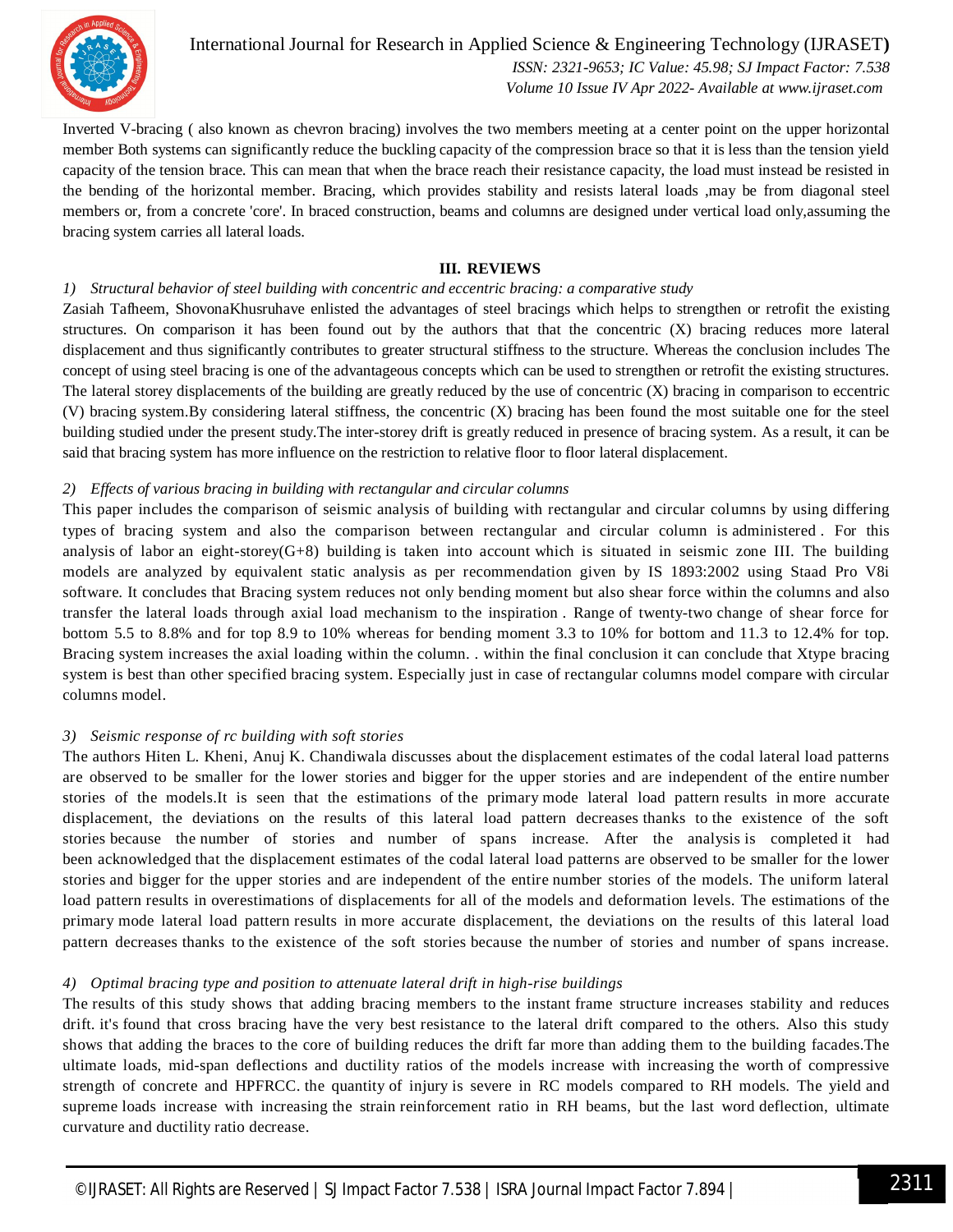

 *Volume 10 Issue IV Apr 2022- Available at www.ijraset.com*

#### *5) Seismic Assessment of Braced RC Frames*

In this paper the author have considered the convenience of construction and therefore the relatively low cost, steel bracing appears to be attractive compared to other conventional upgrading techniques like adding concrete or masonry shear walls or base isolation systems. The bracing methods adopted fall under two main categories, namely (i) external bracing and (ii) internal bracing. within the external bracing system, existing buildings are retrofitted by attaching an area or global bracing system to the outside frames. Th. within the internal bracing method, the buildings are retrofitted by incorporating a bracing system inside the individual units or panels of the RC frames. Successful retrofits of existing buildings using different sorts of X, V and K concentric and eccentric braces within steel frames are reported.

#### *6) Performance of High-Rise Steel Building With and Without Bracings*

This paper includes comparative study on performance of high-rise steel building with and without bracings, administered on a residential building by considering the gravity loads and lateral loads within the sort of Earth quake loads and Wind loads incorporating the Bracings to scale back lateral loads on structural elements. during this study, a 20 storey steel frame structure has been selected to be idealized as multi storey steel building model. The model is analyzed by the authors B. Kranthi Kumar, N.VidyaSagar Lal using STAAD.Pro 2008 structural analysis software with the consideration of wind and earthquake loads. At an equivalent time the influence of X-bracing pattern has been investigated.The building proposed in designed by Limit State Method consistent with steel code IS: 800-2007, the Wind load analysis consistent with IS: 875-(part-3)1987 and seismic/Earth quake loads consistent with IS: 1893 (Part-1)-2002. during this study the node displacements of buildings having with and without bracings of wind and earthquake effect of Zone II and Zone V, and the axial force of the members of the buildings having with and without bracings of wind and earthquake effect of Zone II and Zone V.

#### *7) A Review of Influence of Various Types of Structural Bracing to the Structural Performance of Buildings*

This paper reviews the influence of varied sorts of structural bracing to structural performance of buildings. The history of structural bracing is visited and therefore the differences between numerous structural bracing in term of suitability to differing types of buildings and loading, mechanisms, technical details, advantages and limitations, and the overall effect on the structural behavior and performance are dissected. Proper and efficient structural bracing is pertinent for every high rise building as this may lead towards safer, sustainable and more economical buildings, which are cheaper to take care of throughout the life of the buildings in the future. The authors S.m. razak, t.c. kong conclude that eccentric braces allow to prolong the half-life of structure.

#### **IV. CONCLUSION**

The following points have been concluded from above reviews:

- *1)* For resisting earthquake forces large sections for members need to be provided, these leads to increase in material cost unlike in bracing structure which will reduce section size.
- *2)* Through analysis it will be clear that Bracing system reduces not only bending moment but also shear force in the columns and also transfer the lateral loads through axial load mechanism to the foundation.
- *3)* Bracing system increases the stiffness of the structure and reduces the displacement. The performance of the X-braced system is better than the other specified bracing system.

#### **REFERENCES**

- [1] Anik P. Mundada, Dr. Prashant O. Modani, "Effects Of Various Bracing In Building With Rectangular Columns", International Journal Of Advances In Engineering And Management (IJAEM), ISSN: 2395-5252, Vol. 2, Issue 1, June 2020, PP. 223-231.
- [2] A Kadid, "Seismic Assessment Of Braced RC Frames", Published In 1877–7058 © 2011 Published By Elsevier Ltd. Doi:10.1016/J.Proeng.2011.07.365
- [3] .M. Razak, T.C. Kong, "A Review Of Influence Of Various Types Of Structural Bracing To The Structural Performance Of Buildings", Published By E3S Web Of Conferences 34, 01010 (2018)
- [4] J.P. Desai, "Seismic Response Of R.C. Braced Frames",Published By Computers &Structuresvolume 29, Issue 4
- [5] Z.A. Siddiqi, Rashid Hameed , "Comparison Of Different Bracing Systems For Tall Buildings",Published In Article · January 2014
- [6] Anik P. Mundada1, Prof. G. P. Deshmukh2 Effects Of Various Bracing In Building With Rectangular And Circular Columns Published In International Journal Of Advances In Engineering And Management (IJAEM) · October 2020 DOI: 10.35629/5252-020899110
- [7] Patil S.S, "Seismic Response OfCellwise Braced Multistoried Frames", Published By International Journal Of Latest Trends In Engineering And Technology (IJLTET)
- [8] B. Kranthi Kumar, N.Vidyasagar Lal , "Performance Of High-Rise Steel Building With And Without Bracings", Published By G.Hymavathi Et Al. Int. Journal Of Engineering Research And Applications ISSN: 2248-9622, Vol. 5, Issue 11, (Part - 4) November 2015, Pp.103-114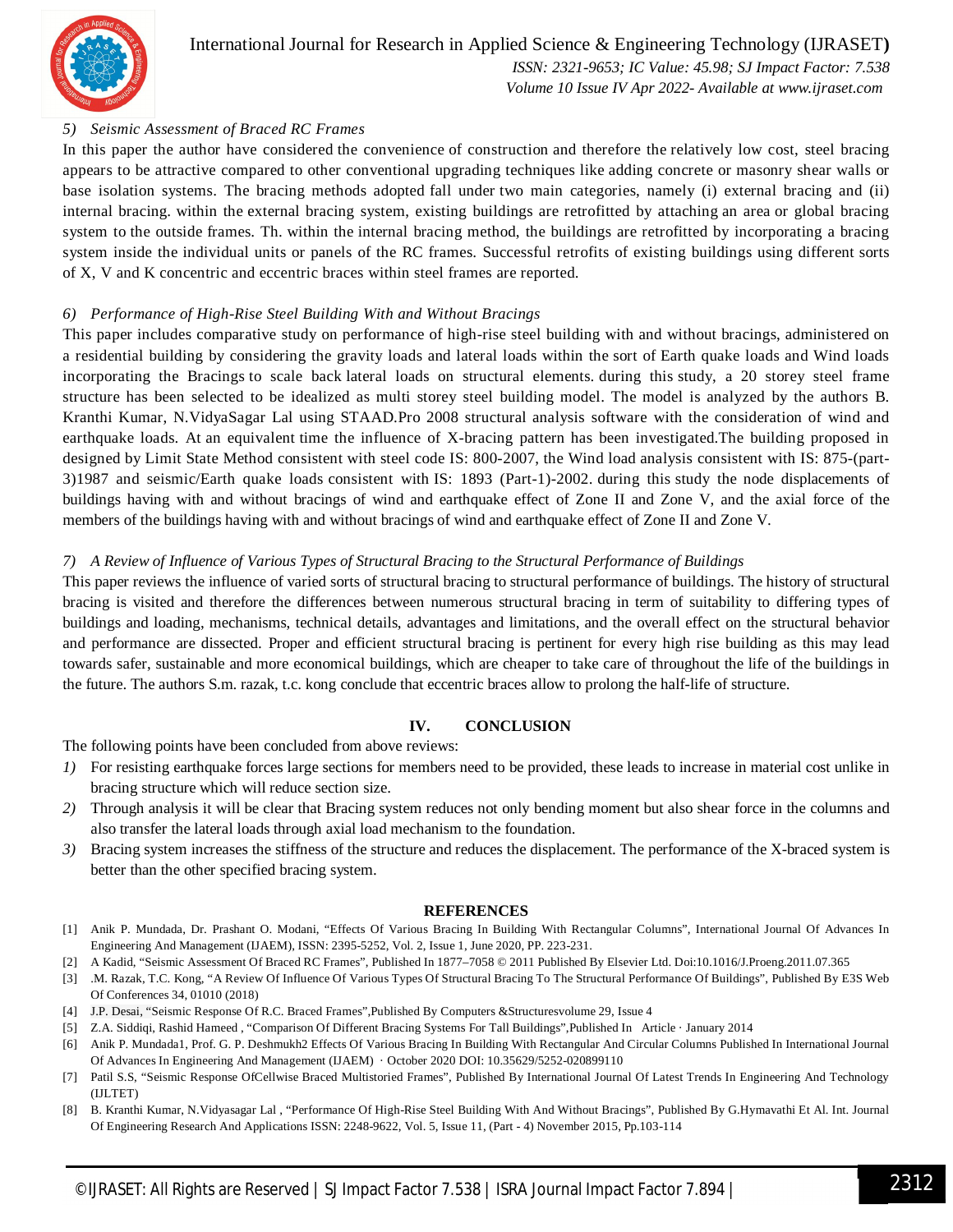

Websites

- [1] http://www.ijaem.net/
- [2] https://oaji.net/articles/
- [3] www.ijera.com
- [4] www.ijltet.org